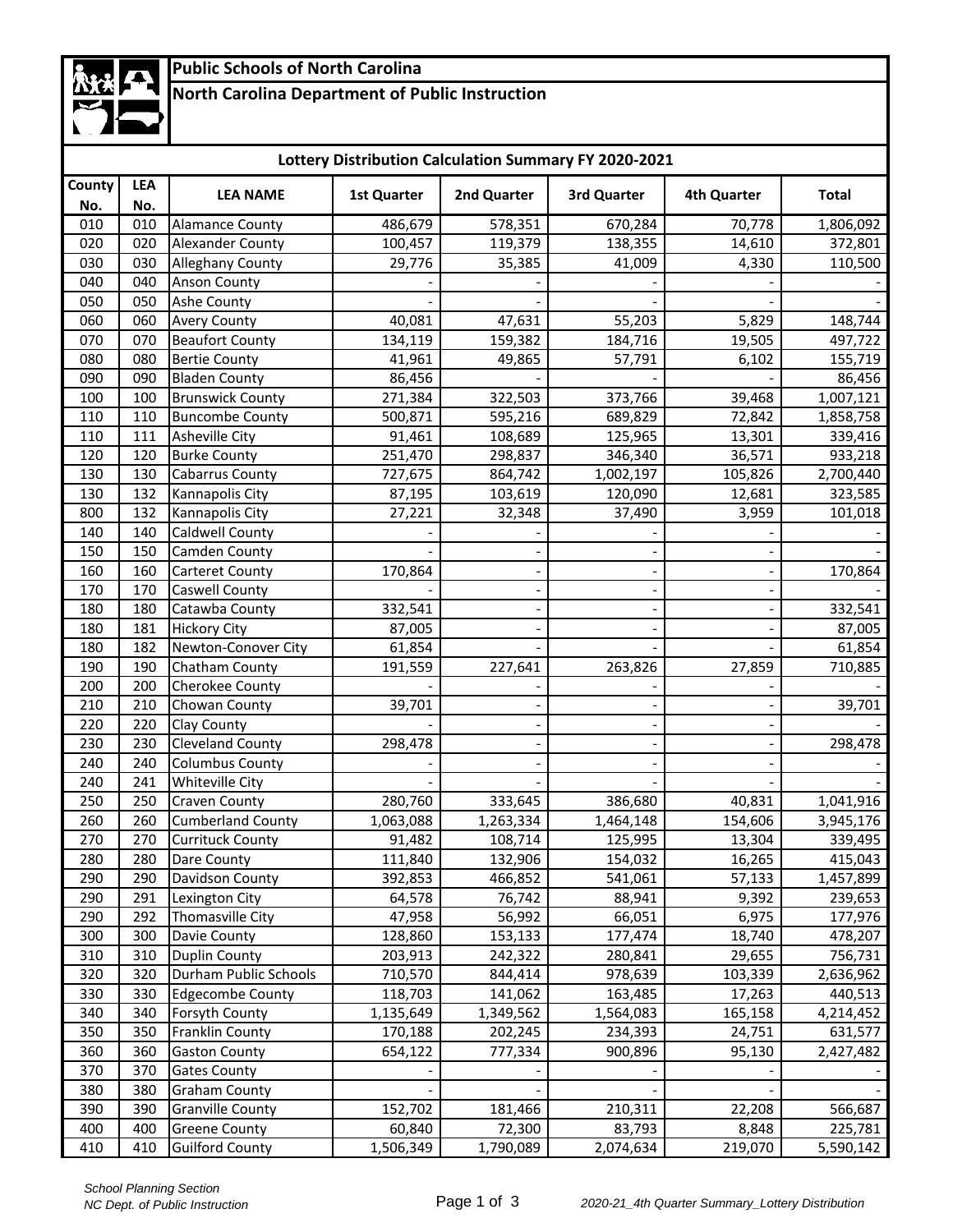# **Public Schools of North Carolina**

## **North Carolina Department of Public Instruction**

| Lottery Distribution Calculation Summary FY 2020-2021 |     |                           |                    |             |             |             |              |  |
|-------------------------------------------------------|-----|---------------------------|--------------------|-------------|-------------|-------------|--------------|--|
| County<br>LEA                                         |     |                           |                    |             |             |             |              |  |
| No.                                                   | No. | <b>LEA NAME</b>           | <b>1st Quarter</b> | 2nd Quarter | 3rd Quarter | 4th Quarter | <b>Total</b> |  |
| 420                                                   | 420 | <b>Halifax County</b>     | 46,332             | 55,060      | 63,812      | 6,738       | 171,942      |  |
| 420                                                   | 421 | Roanoke Rapids City       | 58,369             | 69,364      | 80,390      | 8,489       | 216,612      |  |
| 420                                                   | 422 | <b>Weldon City</b>        | 15,944             | 18,947      | 21,959      | 2,319       | 59,169       |  |
| 430                                                   | 430 | <b>Harnett County</b>     | 436,884            |             |             |             | 436,884      |  |
| 440                                                   | 440 | Haywood County            | 150,844            | 179,257     | 207,751     | 21,937      | 559,789      |  |
| 450                                                   | 450 | <b>Henderson County</b>   | 284,308            | 337,861     | 391,566     | 41,347      | 1,055,082    |  |
| 460                                                   | 460 | <b>Hertford County</b>    |                    |             |             |             |              |  |
| 470                                                   | 470 | <b>Hoke County</b>        | 190,925            |             |             |             | 190,925      |  |
| 480                                                   | 480 | <b>Hyde County</b>        | 11,425             | 13,577      | 15,735      | 1,662       | 42,399       |  |
| 490                                                   | 490 | <b>Iredell County</b>     | 436,820            | 519,101     | 601,615     | 63,527      | 1,621,063    |  |
| 490                                                   | 491 | Mooresville City          | 128,692            | 152,932     | 177,242     | 18,716      | 477,582      |  |
| 500                                                   | 500 | Jackson County            | 76,298             | 90,670      | 105,083     | 11,096      | 283,147      |  |
| 510                                                   | 510 | Johnston County           | 799,032            | 949,539     | 1,100,474   | 116,204     | 2,965,249    |  |
| 520                                                   | 520 | Jones County              |                    |             |             |             |              |  |
| 530                                                   | 530 | Lee County                | 209,044            | 248,421     | 287,909     | 30,402      | 775,776      |  |
| 540                                                   | 540 | Lenoir County             | 179,205            | 212,961     | 246,812     | 26,062      | 665,040      |  |
| 550                                                   | 550 | <b>Lincoln County</b>     | 240,869            | 286,240     | 331,739     | 35,030      | 893,878      |  |
| 560                                                   | 560 | <b>Macon County</b>       | 94,776             | 112,629     | 130,532     | 13,783      | 351,720      |  |
| 570                                                   | 570 | <b>Madison County</b>     | 47,557             | 56,515      | 65,499      | 6,916       | 176,487      |  |
| 580                                                   | 580 | <b>Martin County</b>      |                    |             |             |             |              |  |
| 590                                                   | 590 | <b>McDowell County</b>    |                    |             |             |             |              |  |
| 600                                                   | 600 | <b>Mecklenburg County</b> | 3,134,590          | 3,725,029   | 4,317,145   | 455,866     | 11,632,630   |  |
| 610                                                   | 610 | <b>Mitchell County</b>    |                    |             |             |             |              |  |
| 620                                                   | 620 | Montgomery County         | 78,009             | 92,703      | 107,439     | 11,345      | 289,496      |  |
| 630                                                   | 630 | Moore County              | 274,594            | 326,317     | 378,187     | 39,934      | 1,019,032    |  |
| 640                                                   | 640 | Nash-Rocky Mount          |                    |             |             |             |              |  |
| 650                                                   | 650 | <b>New Hanover County</b> | 549,103            | 652,534     | 756,258     | 79,857      | 2,037,752    |  |
| 660                                                   | 660 | Northampton County        | 29,713             | 35,309      | 40,922      | 4,321       | 110,265      |  |
| 670                                                   | 670 | <b>Onslow County</b>      | 583,019            | 692,837     | 802,968     | 84,789      | 2,163,613    |  |
| 680                                                   | 680 | <b>Orange County</b>      | 155,870            | 185,230     | 214,674     | 22,668      | 578,442      |  |
| 680                                                   | 681 | Chapel Hill-Carrboro      | 260,002            | 308,976     | 358,090     | 37,812      | 964,880      |  |
| 690                                                   | 690 | Pamlico County            | 26,334             | 31,294      | 36,269      | 3,830       | 97,727       |  |
| 700                                                   | 700 | Pasquotank County         | 110,615            | 131,450     | 152,345     | 16,087      | 410,497      |  |
| 710                                                   | 710 | <b>Pender County</b>      | 210,607            | 250,278     | 290,061     | 30,629      | 781,575      |  |
| 720                                                   | 720 | <b>Perquimans County</b>  | 34,506             | 41,006      | 47,524      | 5,018       | 128,054      |  |
| 730                                                   | 730 | Person County             | 91,355             | 108,563     | 125,820     | 13,286      | 339,024      |  |
| 740                                                   | 740 | <b>Pitt County</b>        | 503,151            | 597,926     | 692,970     | 73,174      | 1,867,221    |  |
| 750                                                   | 750 | Polk County               | 44,622             | 53,027      | 61,456      | 6,489       | 165,594      |  |
| 760                                                   | 760 | Randolph County           | 334,019            | 396,936     | 460,031     | 48,577      | 1,239,563    |  |
| 760                                                   | 761 | Asheboro City             | 97,015             | 115,289     | 133,615     | 14,109      | 360,028      |  |
| 770                                                   | 770 | <b>Richmond County</b>    | 148,204            | 176,120     | 204,116     | 21,553      | 549,993      |  |
| 780                                                   | 780 | <b>Robeson County</b>     | 449,956            |             |             |             | 449,956      |  |
| 790                                                   | 790 | Rockingham County         | 244,565            | 290,631     | 336,829     | 35,567      | 907,592      |  |
| 800                                                   | 800 | Rowan-Salisbury           | 396,084            | 470,692     | 545,511     | 57,603      | 1,469,890    |  |
| 810                                                   | 810 | <b>Rutherford County</b>  |                    |             |             |             |              |  |
| 820                                                   | 820 | Sampson County            | 168,984            | 200,814     | 232,735     | 24,576      | 627,109      |  |
| 820                                                   | 821 | <b>Clinton City</b>       | 62,297             | 74,032      | 85,800      | 9,060       | 231,189      |  |
| 830                                                   | 830 | <b>Scotland County</b>    | 118,196            | 140,460     | 162,787     | 17,189      | 438,632      |  |
| 840                                                   | 840 | <b>Stanly County</b>      | 176,291            | 209,497     | 242,798     | 25,638      | 654,224      |  |